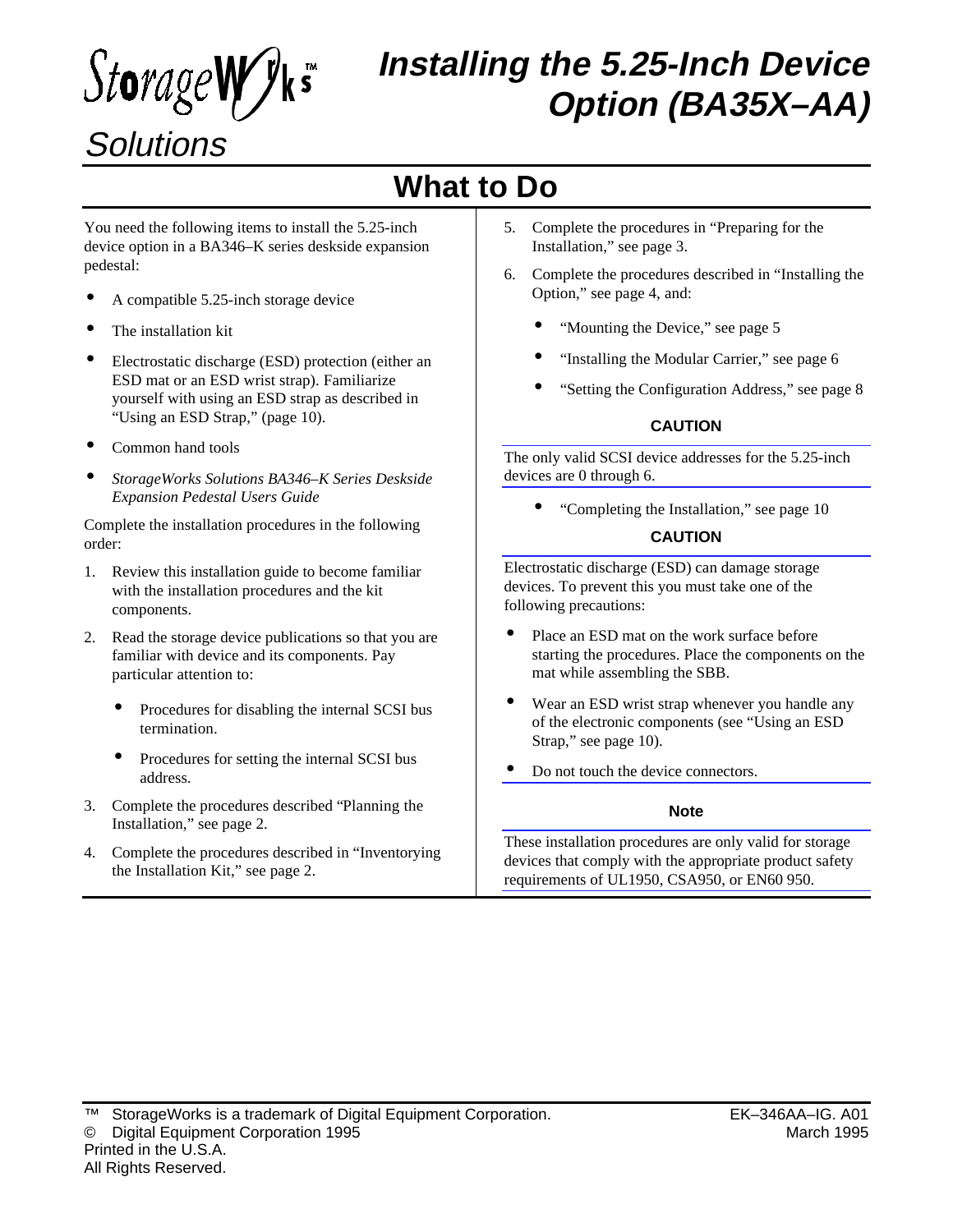# **Planning the Installation**

Planning the installation involves completing the following actions

- Selecting the storage devices to include form-factor (half-height, full-height)
- Determining half-height storage device location in the modular carrier (upper, lower), mounting hardware, and mounting hole locations.
- Determining the pedestal configuration address (see "Setting the Configuration Address," see page 8)
- Determining the device addresses

## **Inventorying the Kit**

Refer to Figure 1 and inventory the contents of the installation kit per Table 1.

#### **Table 1 Installation Kit Contents**

|                                                 | Part                                             |   |   |
|-------------------------------------------------|--------------------------------------------------|---|---|
| T                                               | Modular carrier with filler panel                |   |   |
| 2                                               | Input cable, 5.25-inch device                    |   |   |
| ③                                               | Adapter cable, 68-pin female to 50-pin<br>female |   | 2 |
| Screw, flat head, 6-32 x 0.250 in*<br>$0.25$ in |                                                  | 8 |   |
| Screw, flat head, M3 x 5 mm<br>5 <sub>mm</sub>  |                                                  | 8 |   |

#### **Figure 1 Installation Kit Components**



<sup>\*</sup> The drawing shows the relative, *not the actual*, screw size.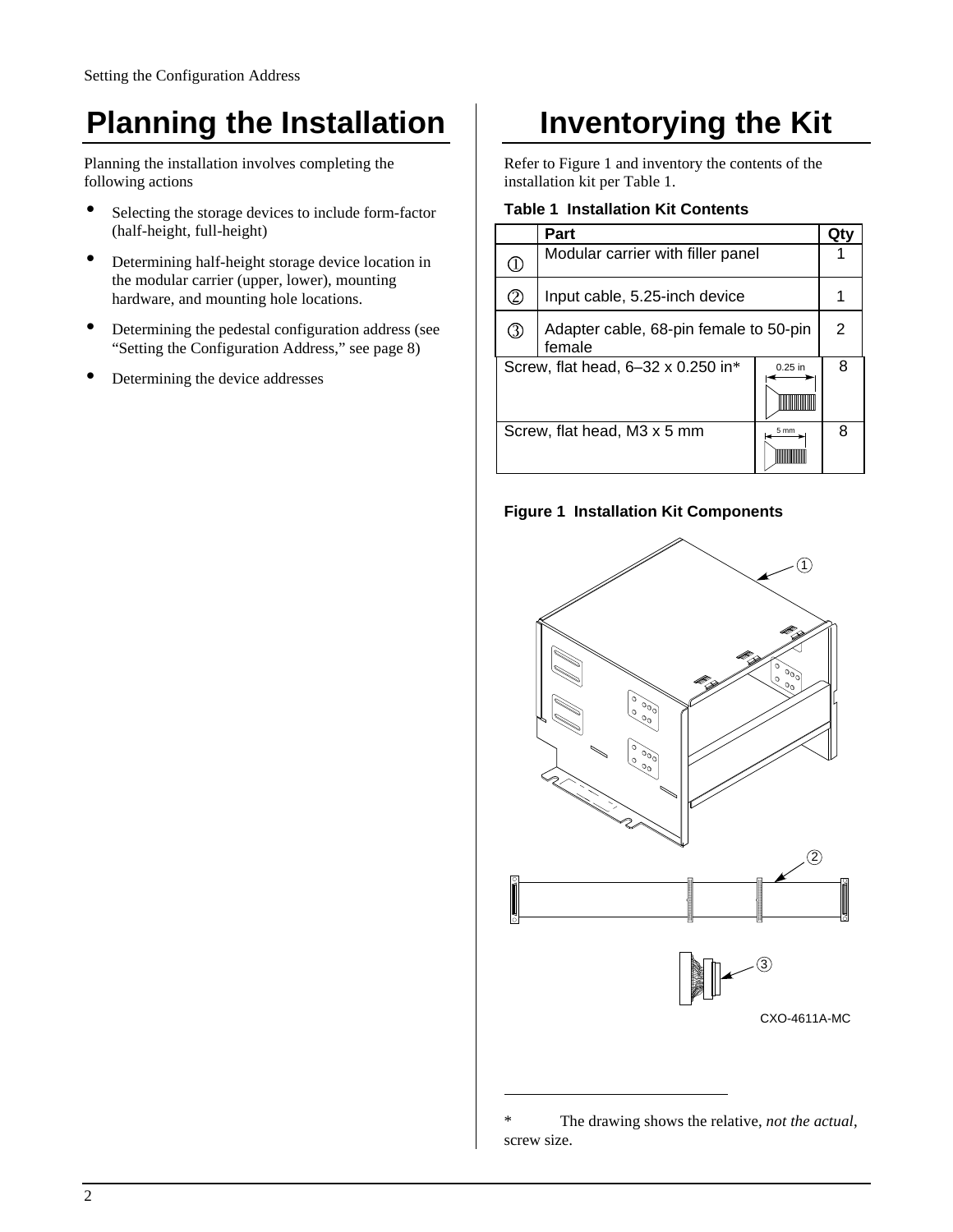## **Preparing for the Installation**

Complete the following procedure to prepare the pedestal for installing the option:

- 1. Turn off the power to both the controller and the pedestal.
- 2. Disconnect the ac power cord.
- 3. Disconnect the external SCSI bus cables.
- 4. Remove the front door by lifting it up and off the hinge pins.
- 5. Refer to Figure 2 and remove the left-side cover screw.
- 6. Grasp the side cover rear hand hold (Figure 3 ) and pull the cover to the rear and remove.
- 7. Note the configuration address (jumpers W1-W3, J18).
- 8. Disconnect the I/O cable from J10 on the backplane.
- 9. Remove the screws connecting the I/O cable to the rear panel and remove the cable. Save the screws for installing the 5.25-inch device I/O cable.

**Figure 2 Removing the Side Cover**





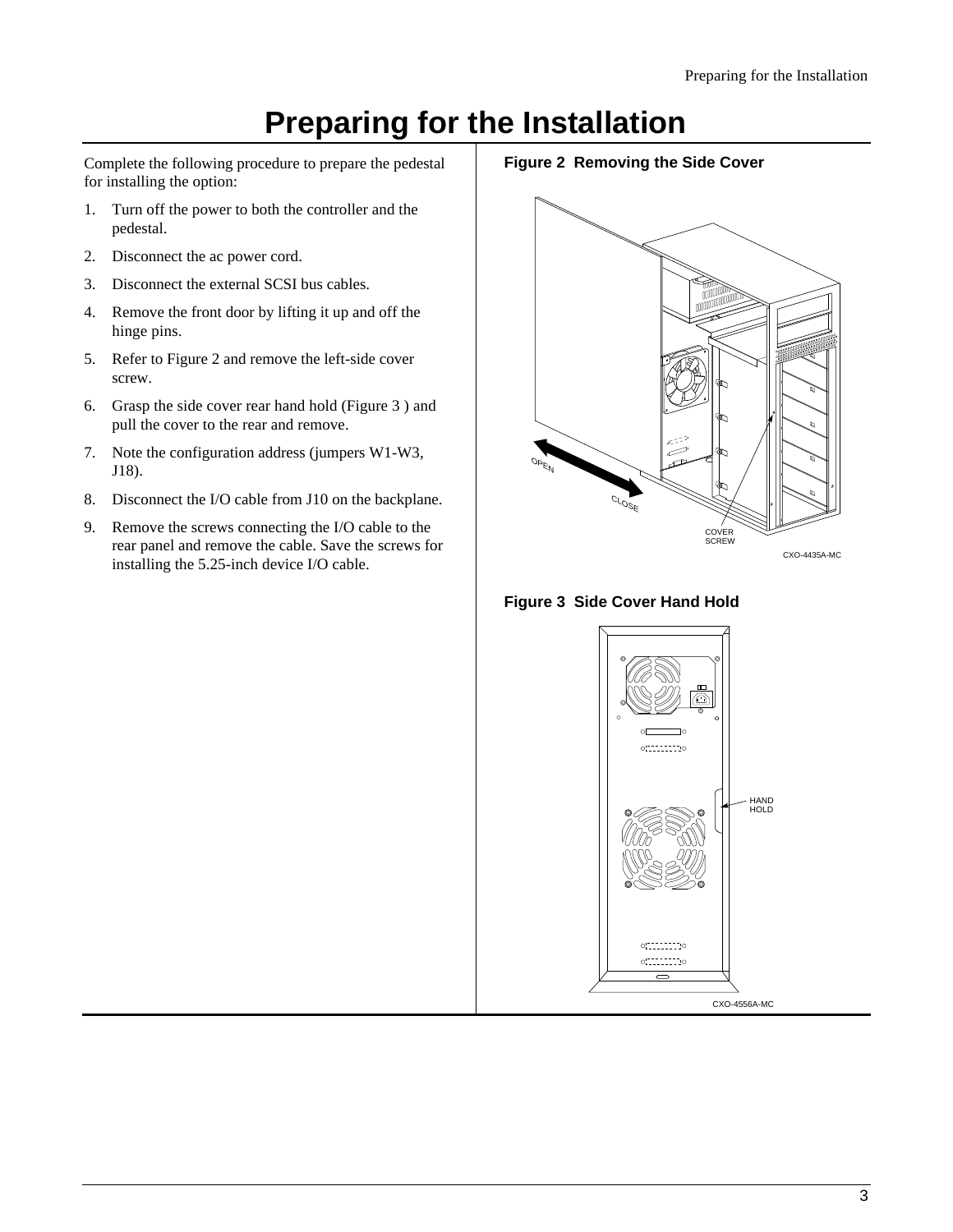# **Installing the Option**

Installing the 5.25-inch device option in the pedestal involves the following actions:

- Removing the pedestal filler panel.
- Installing the device in the modular carrier.
- Mounting the modular carrier in the pedestal.
- Setting the configuration address.
- Installing the side cover, connecting the cables, and checking the pedestal for proper operation.

### **Setting the Device SCSI Address**

See "Setting the Configuration Address" and select the device address for each 5.25-inch device. *All devices on a single SCSI bus must have a unique address*. Set the device address per the device manufacturer's instructions.

### **Figure 4 To Remove the Pedestal Filler Panel**

### **Removing the Pedestal Filler Panel**

Refer to Figure 4 and remove the pedestal filler panel

#### **Note**

There are two 5.25-inch device filler panels; one in the pedestal and one in the modular carrier. The pedestal panel is always removed.

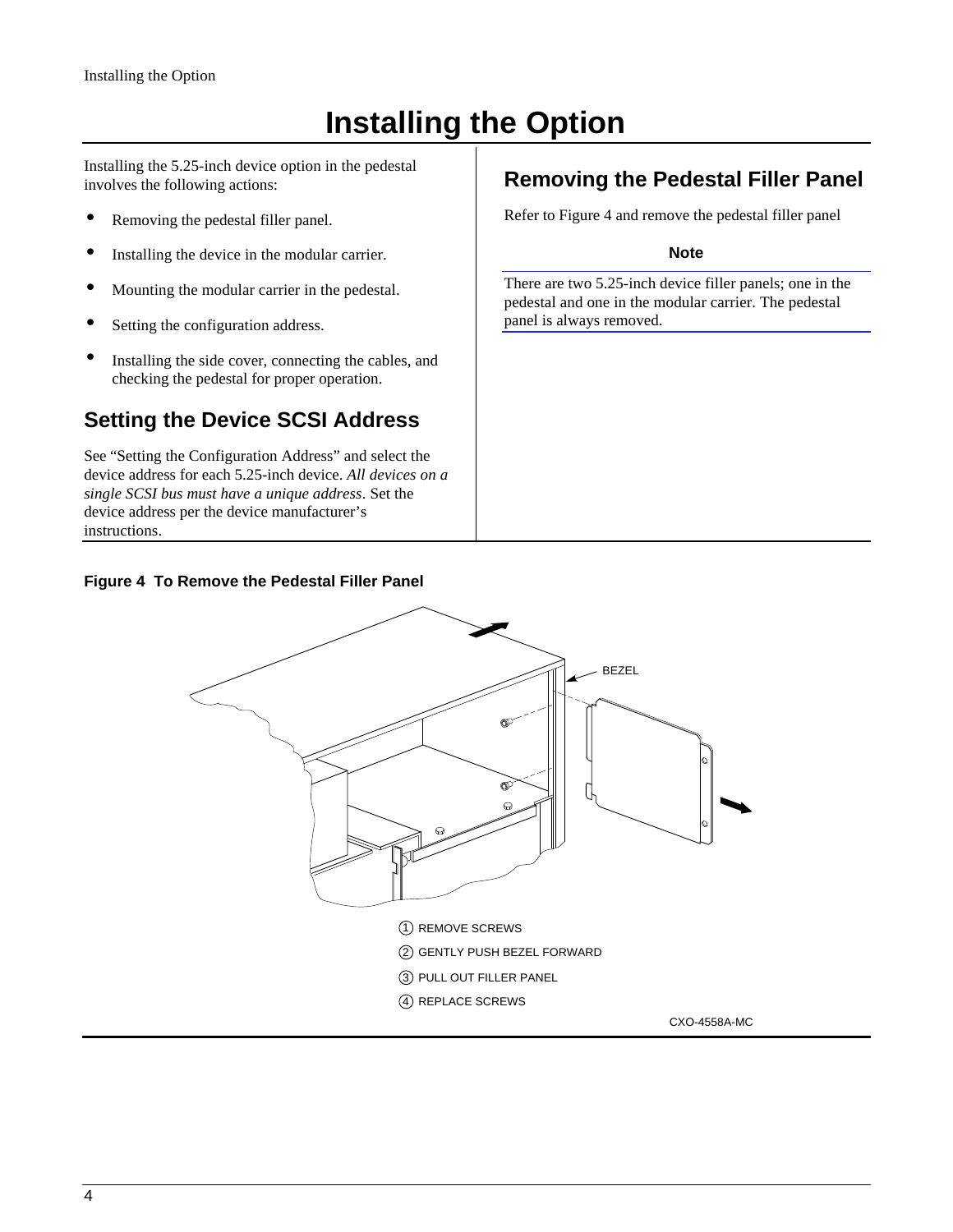# **Mounting the Device**

As described in the following sections mounting the 5.25-inch device involves removing the modular carrier device filler panel and then installing the device in the modular carrier.

### **Removing the Device Filler Panel**

The device filler panel is factory installed. No action is required when installing the first half-height device. When you are installing either a full-height, or two half-height devices you must remove this panel by completing the following procedure:

### **CAUTION**

When there is a single half-height device installed the device filler panel maintains air flow through the device and the power supply. Remove this panel only when installing two half-height devices or a full-height device.

- 1. Refer to Figure 5 and remove the filler panel mounting screw from the left side of the modular carrier.
- 2. Pull the left side of the filler panel to the front.
- 3. Disengage the filler panel tabs from the slots on the right side of the modular carrier and remove the panel.

### **Figure 5 Device Filler Panel Location**



### **Installing the Device**

As shown in Figure 6, the modular carrier has multiple mounting holes and two mounting slots. The device form factor (half-height or full height) as well as the specific device determines the mounting holes used. The general configuration rules are:

- A single half-height device is mounted in the top slot
- A full height device is mounted in the bottom slot

See Figure 6 and complete the following procedure to mount the device in the modular carrier:

1. Determine the mounting holes to be used by inserting the device into the carrier and moving it so that the slots in the rear and the mounting holes in the front align with the mounting holes in the device.

### **Figure 6 Device Mounting Holes**



- 3. Insert the device mounting screws and tighten them.
- 4. When the device has a 50-pin input connector, connect a 68-pin to 50-pin adapter cable to the each device.
- 5. Connect the 5.25-inch device cable to the device or the adapter cable.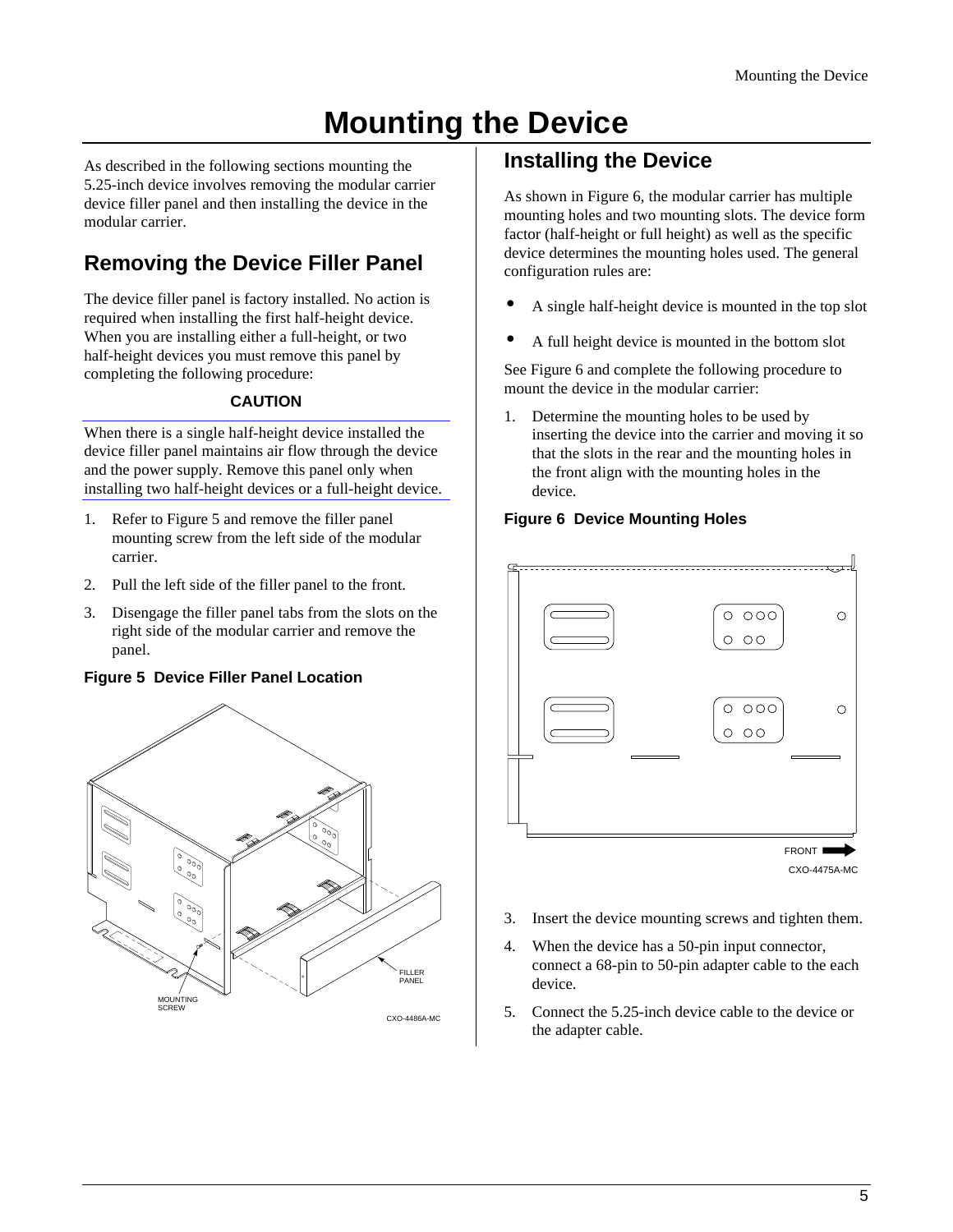# **Installing the Modular Carrier**

Complete the following procedure to install the modular carrier in the pedestal:

- 1. Remove the two mounting screws from the pedestal.
- 2. Disconnect the input cable from backplane connector J10. Remove the input cable connector from the pedestal rear panel.
- 3. For devices with a 50-pin SCSI connector install the 68-pin to 50-pin adapter cables.
- 4. Connect the 5.25-inch I/O cable to the devices.
- 5. As shown in Figure 7 there are two hooks on the right side of the modular carrier. These hooks fit into slots on the right side of the pedestal.

### **Figure 7 Modular Carrier Hooks**



- 5. Align the top front of the modular carrier with the notch in the top edge of the pedestal (see Figure 8). Slide the carrier into the pedestal and push it against the right side.
- 6. Guide the 5.25-inch device I/O cable through the cable slot by the power supply. Connect the cable to backplane connector J10.

### **Figure 8 Modular Carrier Installation**

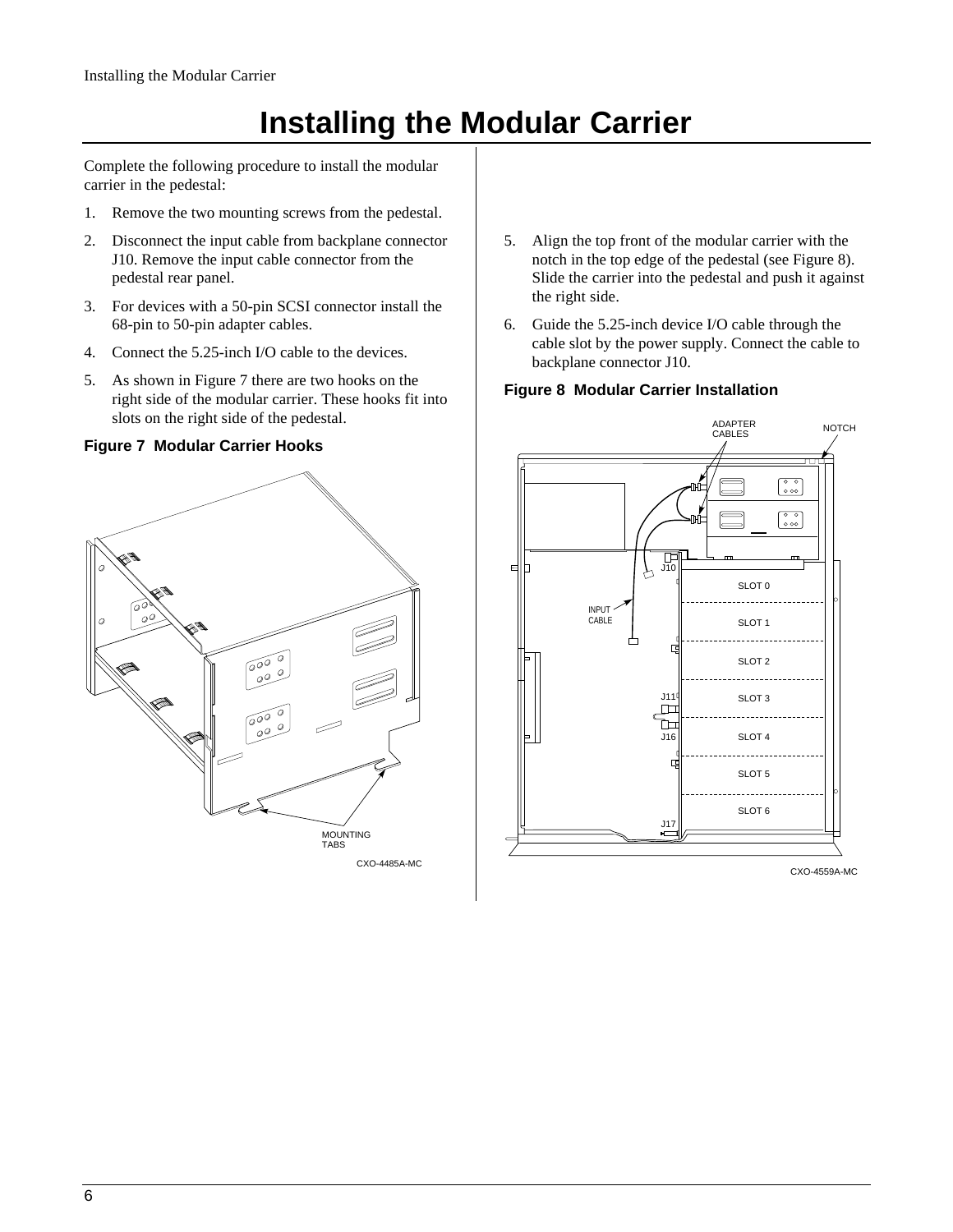7. Connect the dc power connectors to the devices (see Figure 9).

### **Figure 9 DC Power Connections**



- 8. Slide the carrier forward so that the hooks engage the slots in the pedestal. The modular carrier mounting holes must align with the pedestal mounting holes.
- 9. Install the carrier mounting screws removed in Step 1.
- 10. Mount the 5.25-inch device I/O cable connector in the top position on the rear panel.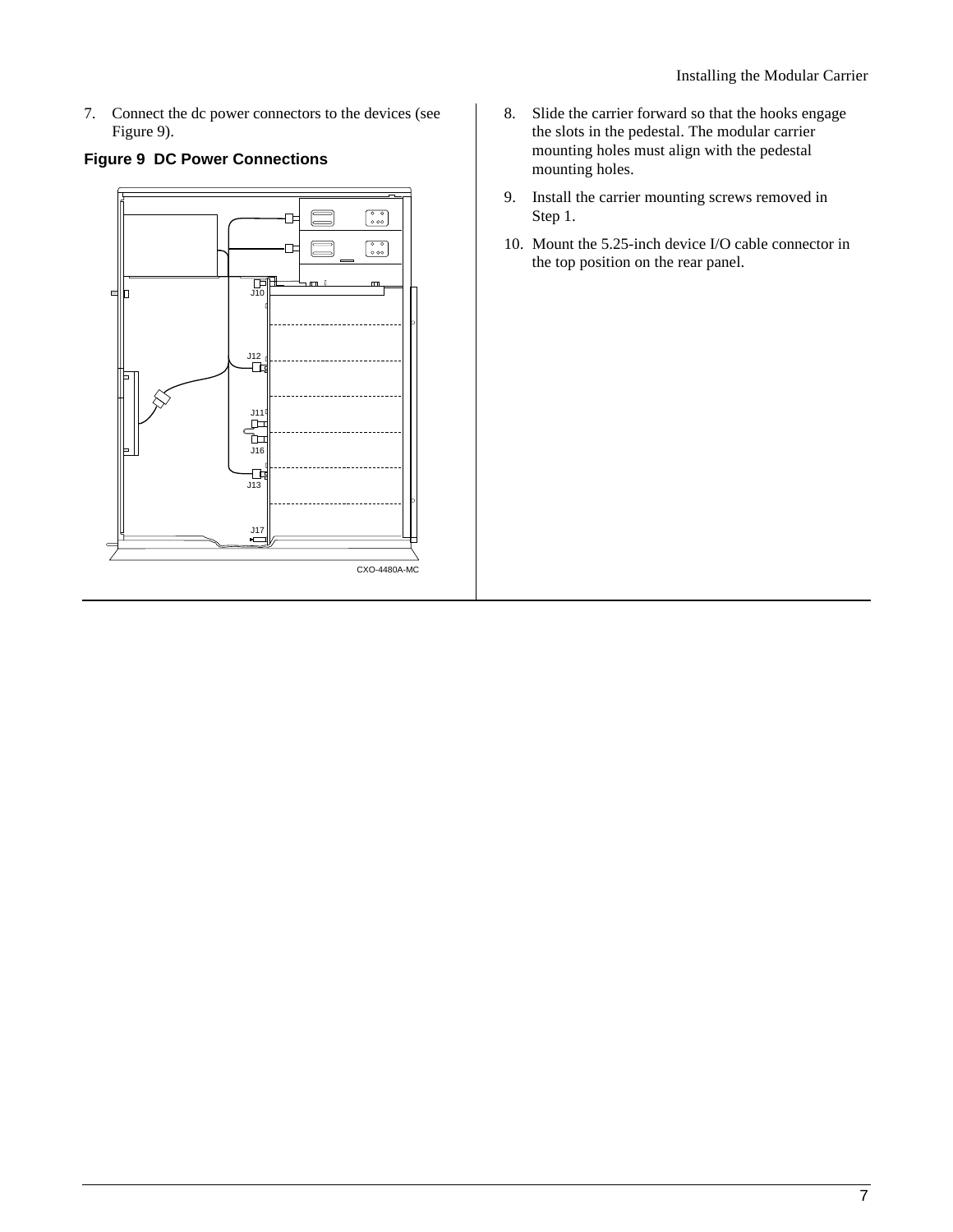# **Setting the Configuration Address**

There are both configuration addresses and device addresses. Jumpers W1-W3 determine the eight configuration addresses that can be used for both 8-bit (addresses 0-6) and 16-bit (addresses 0-6 and 8-14) devices.

**Note**

SCSI device address 7 is the SCSI controller address.

**Figure 10 Address Configuration Jumpers**

Use jumpers W1-W3 to set the address configurations. Figure 10 shows the location of connector J18 and the jumpers. Table 2 lists the slot addresses assigned for each of the eight address configurations. Figure 11 shows the basic 5.25-inch device configuration cabling.

### **CAUTION**

All devices on a *single* SCSI bus must have different device address. Duplicate addresses will cause the SCSI bus to malfunction. Refer to "Setting the Device SCSI Address."



CXO-4476A-MC

### **Figure 11 Basic 5.25-Inch Device Configuration**

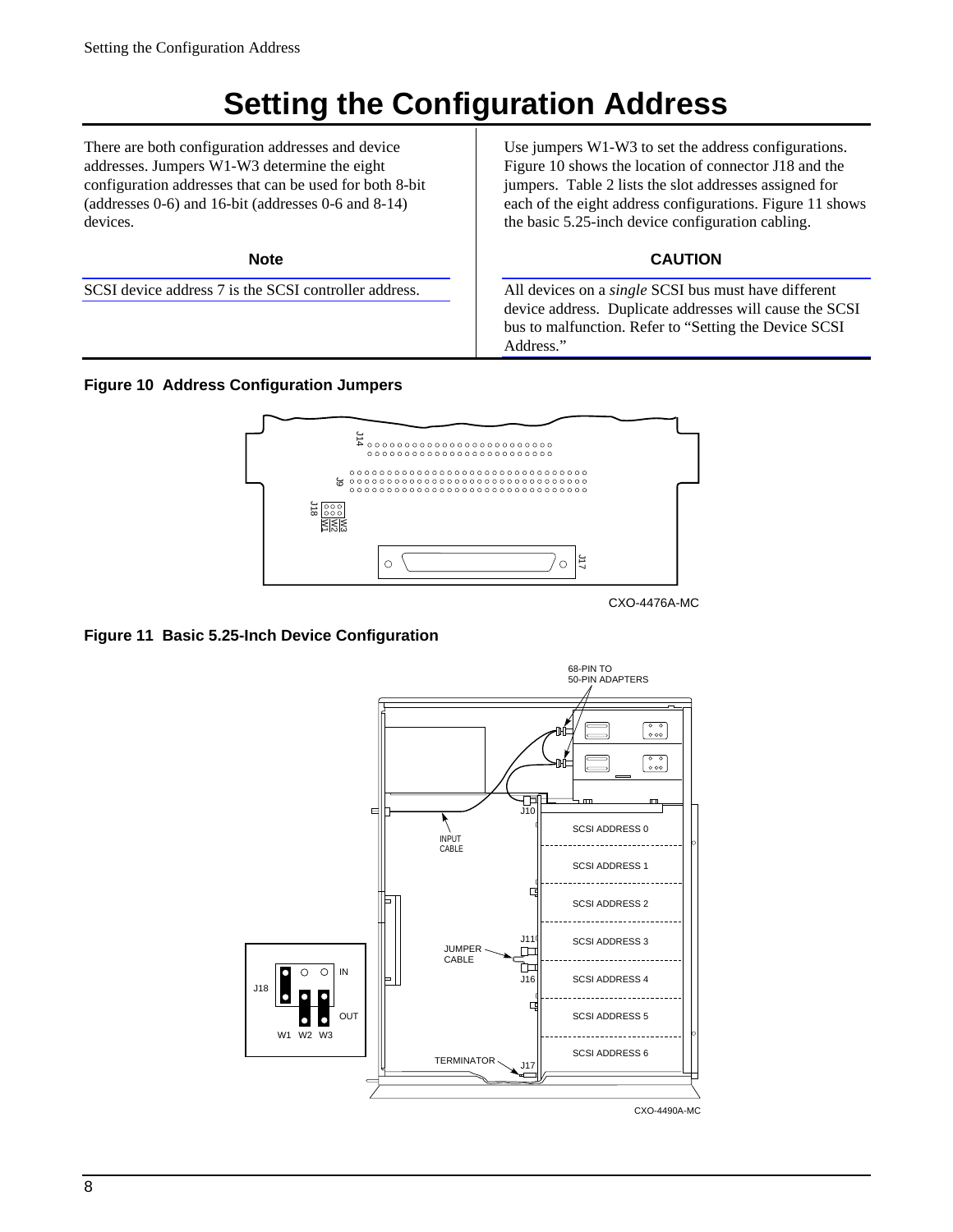#### Standard Configuration Addresses and Slot Addresses **Table 2 Standard Configuration Addresses and Slot Addresses**